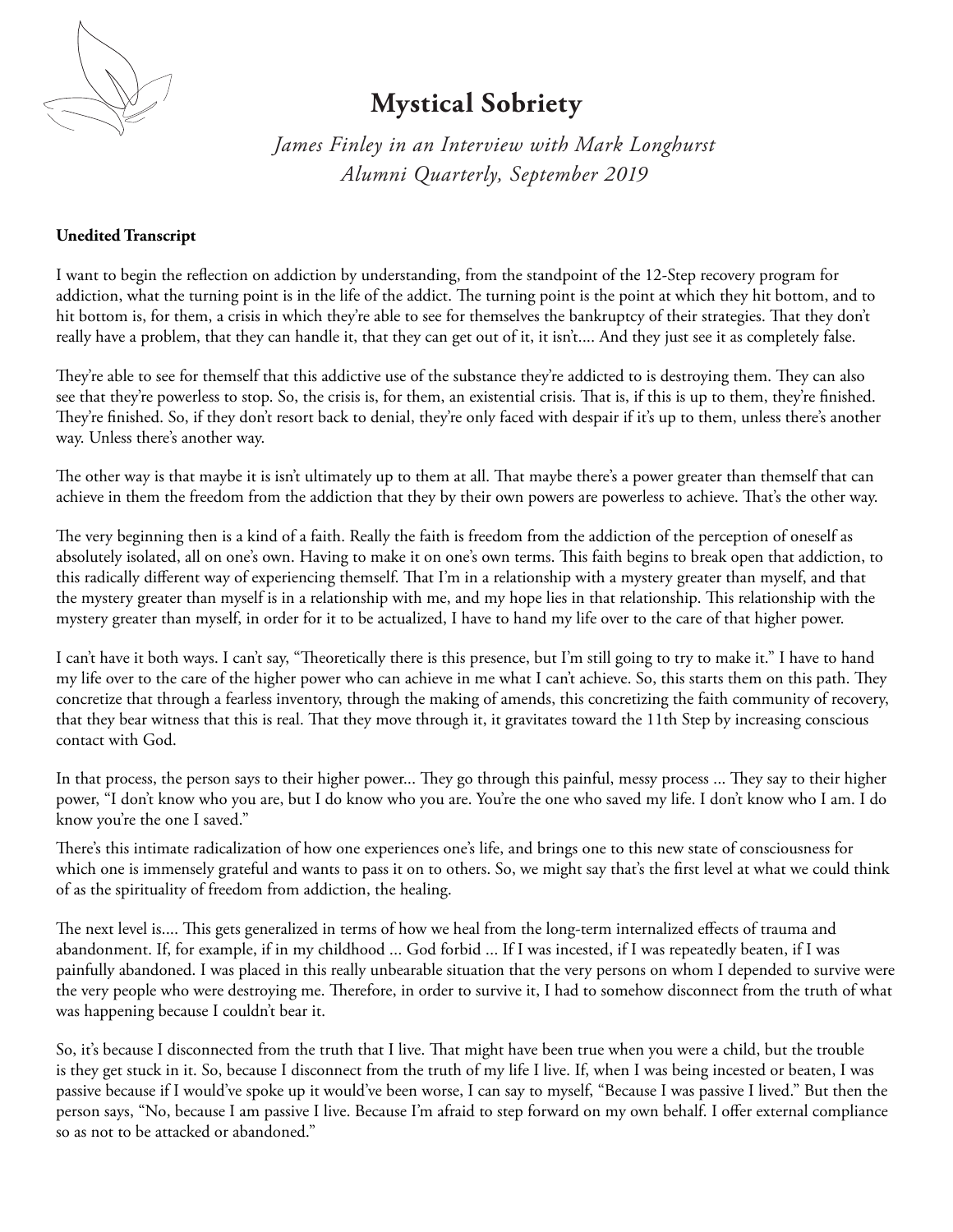This survival strategy formed in trauma, I'm addictively bonded to it, because even though I can tell, I find it embarrassing, I find it difficult. When I try to break it I have strong physiological reactions, and it preempts my ability to step forward. Can I be vulnerable and safe at the same time?

Or because I got angry I lived. No, because I am angry I live. A lot of people in prison are stuck in that one because they acted out. Because I use food in a certain way or use sexuality in a certain way, or when I got older I compensated for my inadequacies by achieving things like image over identity, I live. No, because I choose image over identity I live, and I can't stop.

The bankruptcy is I can see it's not working, and I can't stop. So, one reaches out for help ... At a certain level, one reaches out for help, concretizing the person who's there for us, in whose presence we can openly be this way, who sees through it and sees in us something of value we can't yet see. Little by little, we can see it.

But when we turn to faith as a resource, this is the essence of our faith. It's the essence of our faith ... is that in our faith, we could say ... For us as Christians, in Jesus ... We can say that the deepest question of my life, really, is not what my father thought of me, or my mother thought of me, or what my husband or wife thinks of me, or what my pastor or my boss thinks of me. Really the deepest issue isn't what I think of me, but can I join God in knowing who God knows me to be? Can I join God in seeing who God sees me to be when God sees me? This is salvation.

In order to do this, I have to let go of my own present way of seeing things, and I discover I can't. We're afraid to lose the control that we think that we have over the life that we think that we're living, and we're addicted to what binds us, see. Out of the depths I cry unto thee, oh Lord. This is the cry for salvation. The, can I walk on water? The, is this possible that I could place my life over into your hands?

Then the mystery of the cross, then, is this mystery of just being liberated from this deep addiction to the illusion of an ultimately isolated self that has to make it on its own. To realize, I'm in the presence of the love that loves us and takes us to itself. Through that inner process of discipleship, whatever we want to call it, we can come to apatheia to this true sobriety, this deep sobriety, the peace of God that surpasses understanding.

This would be one way, then, of understanding the spiritual dimensions of the process of being freed from addiction, from selfdestructive, internalized patterns, to open us up to this relationship.

Now I'd like to apply this to the Living School because I think what's unique about us ... All the above applies. Whatever addiction there might be, whatever trauma there might be. It certainly applies to discipleship, to faith. It's a Christian faith community. It applies.

But what distinguishes the Living School, it seems to me, is how does all this look from the standpoint of the mystics, see? What contribution do the mystics make? See, if we turn to the mystics for guidance with respect to these dynamics, what kind of guidance do the mystics give? That's what I'd like to focus on here.

I can look at this in a very practical way, as something I've been aware of, is that there's these regular phone calls with the students for Richard, Cynthia and I, and they ask questions. When I listen to the questions, what's so great about these questions, to my mind, is that they're path questions. They're the kind of questions that people ask who are on the path. What about this? What about that? What about this?

Which is great. It's just really great. People not on the path don't ask questions like that. The gift is the [inaudible] who will ask the question. A lot of them are people on the path of meditation practice. I commit myself to a practice and then the practice questions arise. What do I do when this happens? What do I do when that happens? How do I know this is real? How do I know I'm not deceiving myself? How do I get past this? How do I carry this into the workplace? How do I carry this ... All these questions, questions, questions. They're very important.

Notice when the teacher responds, whichever teacher it is, they always respond in the same way. Always. One, they respond out of their own experience because it's not a theory. The theory of healing heals nobody. It's not conjecture. They bear witness to how they've experienced it, and also what's real important in their answers, is the teachers aren't freelancing. They're not making it up. They refer to a text. That is, they refer to the lineage. They refer to the timeless lineage of saints and mystics down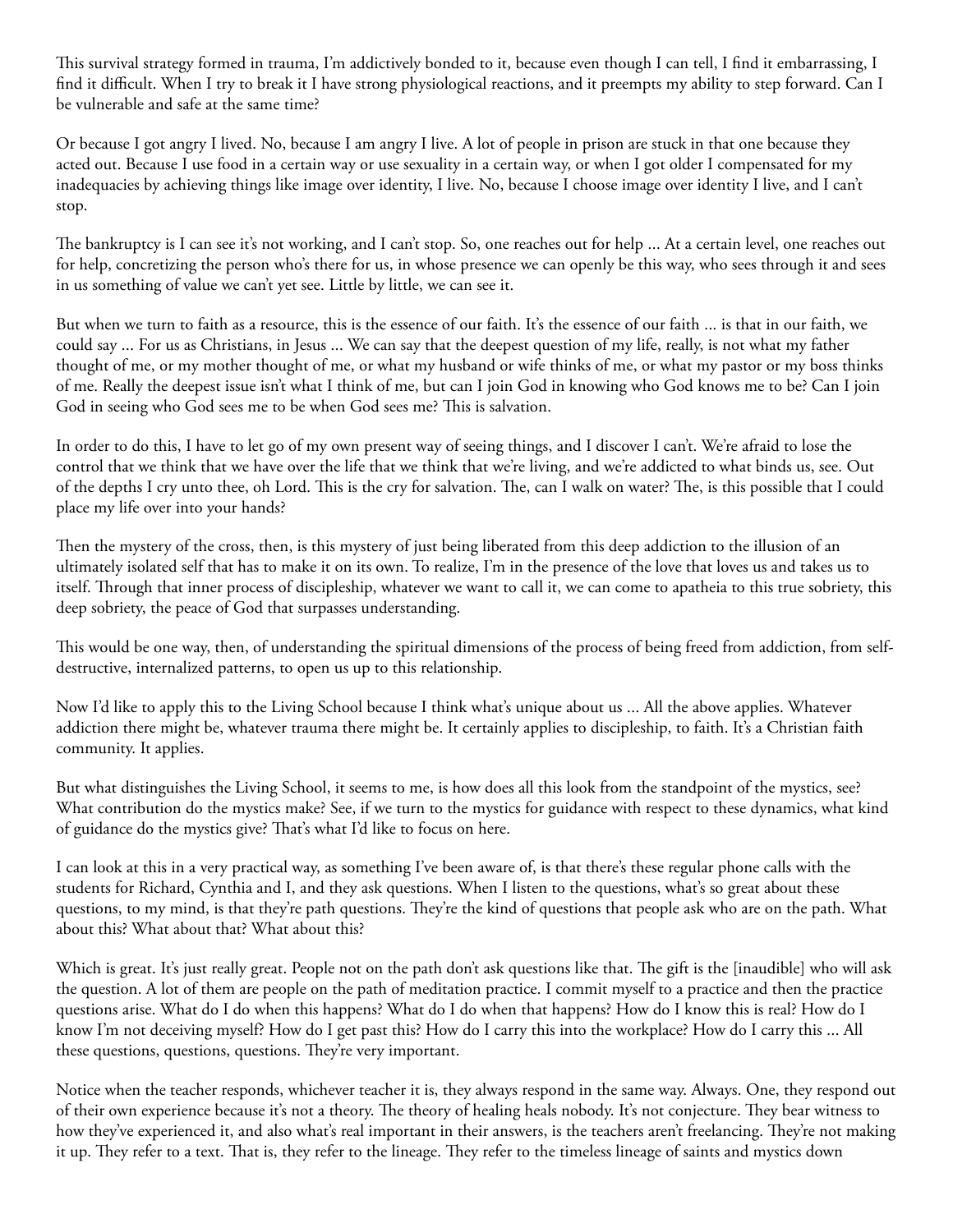through the ages on into the heart of Jesus spending whole nights in prayer. They speak out of that.

So, it's in the light of that, then, I'd like to share something about mystical sobriety relative to these questions and I'd like to just think out loud for a minute. Things that help me [inaudible] to this. See, Thomas Merton ... There's a lovely quote in Thomas Merton, Palace of Nowhere, it's in there ... page 14, I think. I can't remember. Yes, it's a lovely thing. He said, "God, my God, with you it is always the same thing. Always the same question that nobody knows how to answer."

He said, "I prayed to you in the nighttime with desire. I have prayed to you in the daytime with light and with desire, and you have descended upon me with great gentleness in this inexplicable night, dispersing light, defeating all desire."

So, Merton suggests that we go along, eventually start to realize that really God's the one asking the question, not us, and that we don't know the answer to God's question. Furthermore, we don't even understand the question. So, I think what mystical sobriety is, I'll put it this way to me. Here I'll do this thing where I'll be God talking. What have you got? Listening to all this. I take it to God and I'm pouring out my heart ... I'll be God talking.

You know, I'm listening to you and I'm with you. I'm with you. I would agree with you that you are a confused person. I would agree with you, and I can see one impasse after another. You know what? I get the feeling that once one of the teachers gives you an answer to this question, there's going to be another question. If you notice, there is no end to these questions that you're asking. Have you ever noticed that? Therefore, I have a question for you. I have a question for you, really. What is it in the light of which all these questions and all possible questions are rendered in some essential sense irrelevant? That's my question.

See, what is it in the light of which all these questions are irrelevant? What it is, is that I'm in love with you. I'm so in love with you that I'm utterly giving myself away as invincibly precious in my eyes, in the midst of the unresolved matters of your heart. I find in these unresolved matters no obstacle to how infinitely precious you are to me as I pour out and give myself to you as life of my life. Life of my life.

My hope for you.... My hope for you.... Here's the mystics. You would take this whole process sensing how true this is. In The Cloud of Unknowing, you'd place all the questions underneath The Cloud of Forgetting. In St. John of the Cross, you would realize that I'm drawing you to myself in a passage through a dark night. The unraveling of all possible questions and answers. For Meister Eckhart, you would enter into a virgin mind. I'm not having closure in any possible conclusion of any kind about yourself, others, the Earth, or God.

For Teresa of Avila, you'd realize the time has come to love more and think less. You'd sit in a deep quiet in which this love is translating you into God like this, and that you would give yourself over to that process. When you realize that all this sounds quite beautiful, but you don't know how to do it, raising a new question, then I would say, "That's the point. Why don't you surrender yourself over to me in your inability to even know how to begin to do the one thing alone that will give you the deliverance you've been longing for all this time? Why don't you sit in your powerlessness, in my presence, breath by breath?"

I think, therefore, these methods of contemplative prayer are all our strategies to keep us poised at the brink of what we're powerless to attain is attaining us and our inability to attain it. Here's where I'll end with this prayer which I would put as a path to mystical sobriety.

Is that you're sitting here with God in this way, sensitive to this question. You're sitting there with God in the midst of this question, and you listen to God ... When you inhale is the I love you prayer, so that when you inhale you breathe in God loving you through and through and through and through and through, unresolved questions and all.

When you exhale, exhale yourself. Give yourself in love, unanswered questions and all, to the God that's been given to you unanswered questions [inaudible] all. For in the reciprocity of love, your destiny is fulfilled, and that way all ... You discover the unsubstantiality of all possible questions, which is the peace of God, which is the gift of tears, which is experiential salvation, which is the endless homecoming, is the way. I think that's the thing.

This doesn't mean then that we stop asking these questions. But it means the questions themself take on a new meaning, because each question leaves us poised one more time to sit at the edge, being taken to God, in the midst of the unanswered thing.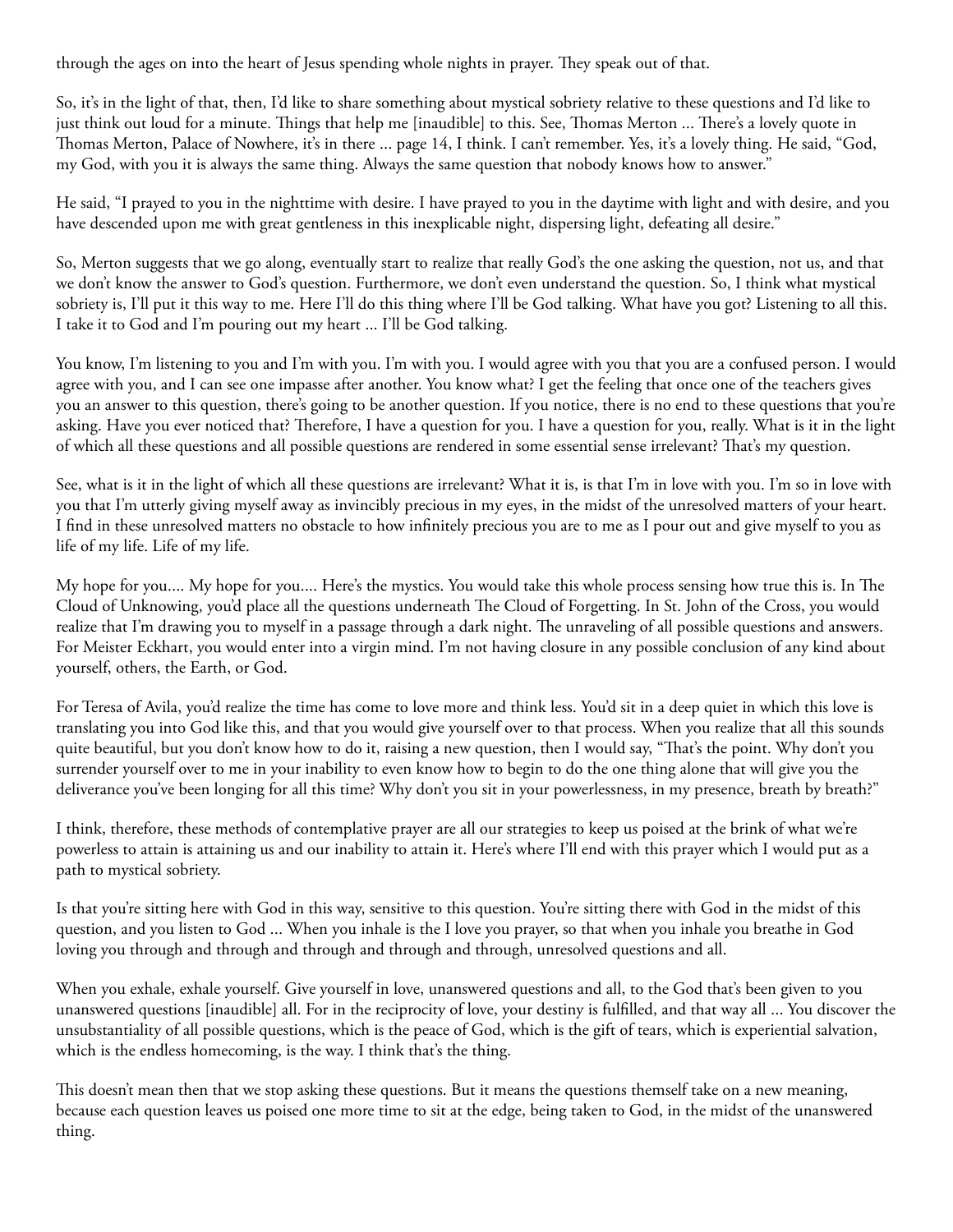So, that's my thought. I would call that mystical sobriety. I would call that freedom from the addiction where the asking self remains our base of operations. Somehow, if only I could check off all the lists and get an answer to all these questions, the buzzer would go off and I'd win, that I would get ... Really? Do you really think that you're going to [inaudible 00:17:23]? You can't stop asking. But we can reflect on the nature of our questions in a new ... What am I really looking for? And do all these questions beg the question? Do all these questions beg the question?

Therefore, each mystic then offers their own metaphor for this. Entering into the dark night, and the fourth mansion, virgin mind ... they're all metaphors for this very thing I'm talking about, so that when it becomes habituated I would call that a state of mystical sobriety.

Then we would look lastly and see that we're all caught up in the same thing. We're all caught up in the same thing. Therefore, can I be with people in such a way that I'm safe enough to be with that they can let me know the hurting edges of unresolved things. They can tell I can see in them a preciousness or a value that's not threatened or compromised by their troubles.

Can they then begin to internalize that and take it to heart and use it as a grounding place where they can find their way out of this and then pass it on to others? That's my meditation.

**Paul Swanson:** Thank you, Jim. That was so beautiful and helpful.

Something that struck me that I just wanted to relay to see if it's helpful or not was when you were talking about the way that the lineage is there as a support, in a way. One of the ways it came to mind for me was almost as different love letters from mystics. An example of their long love affair with God or the mystery.

Like, here's how it looked like in my relationship. Though it's not my own personal relationship with God or mystery, there's these beautiful love letters of the struggle, the strife, the darkness. But it gives a way for it to be a support, almost like an older couple who have walked a long path, a long partnership, and the ups and downs. You can look at Eckhart and say, "Okay, that's how Eckhart was participating."

It can give me a set of eyes to approach my own relationship with integrity and trust in my own experience. Does that make sense?

It does ... I mean, [inaudible 00:19:49]. Very much so, because this then raises the question, how do we read the ... If the mystics are telling us this, how can we read them in such a way that we can recognize this in what they're telling me? And that makes sense in a way.

What I think it is really, for me, or what it has been for me, is that you read the mystic in such a way that they say something that's so eloquently beautiful it breaks your heart. You can tell, even in the midst of not being able to comprehend it, your heart recognizes it. That the person is speaking out of the depths of the truth of themself. See, they're saying, "Let me share with you what happened to me. Let me share with you what happened to me. And let me offer some guidelines of vulnerability so that what happened to me might happen to you."

So, that's the tonal quality that resonates in the mystic. You know what I mean? That's the thing ... I think you're exactly right. You can call them older brothers and sisters on the path, or you can call them people to bring forward this process for us. I think that what the mystics do then, is when they bear witness to it by how beautiful it is, and secondly they offer guidance in it. They bear witness to it as unexplainably beautiful, intimately realized, and then they offer guidance in how to habitually ground ourself in this beauty, this thing, and how to recognize the cul-de-sacs and stuck places along the way and all of that. I think you're right. I would say that, yeah.

**Mark Longhurst:** Jim, I'm thinking about shame and how shame often hijacks the intimacy of mystical sobriety, and is such an experience for people who are in addiction, or the nine-year person sober who falls off the wagon. Then I'm also thinking of the ways to which we're all addicted. I wonder if you could speak about how shame hijacks that intimacy and what to do when that happens?

Yeah, that's very good, yes. Because let's face it, see, we're right at the edge of spiritual direction. We're right at the edge of where when we hear talk like this, it's beautiful. But when I come up against where this meets me in my efforts to find it, I touch things like shame.